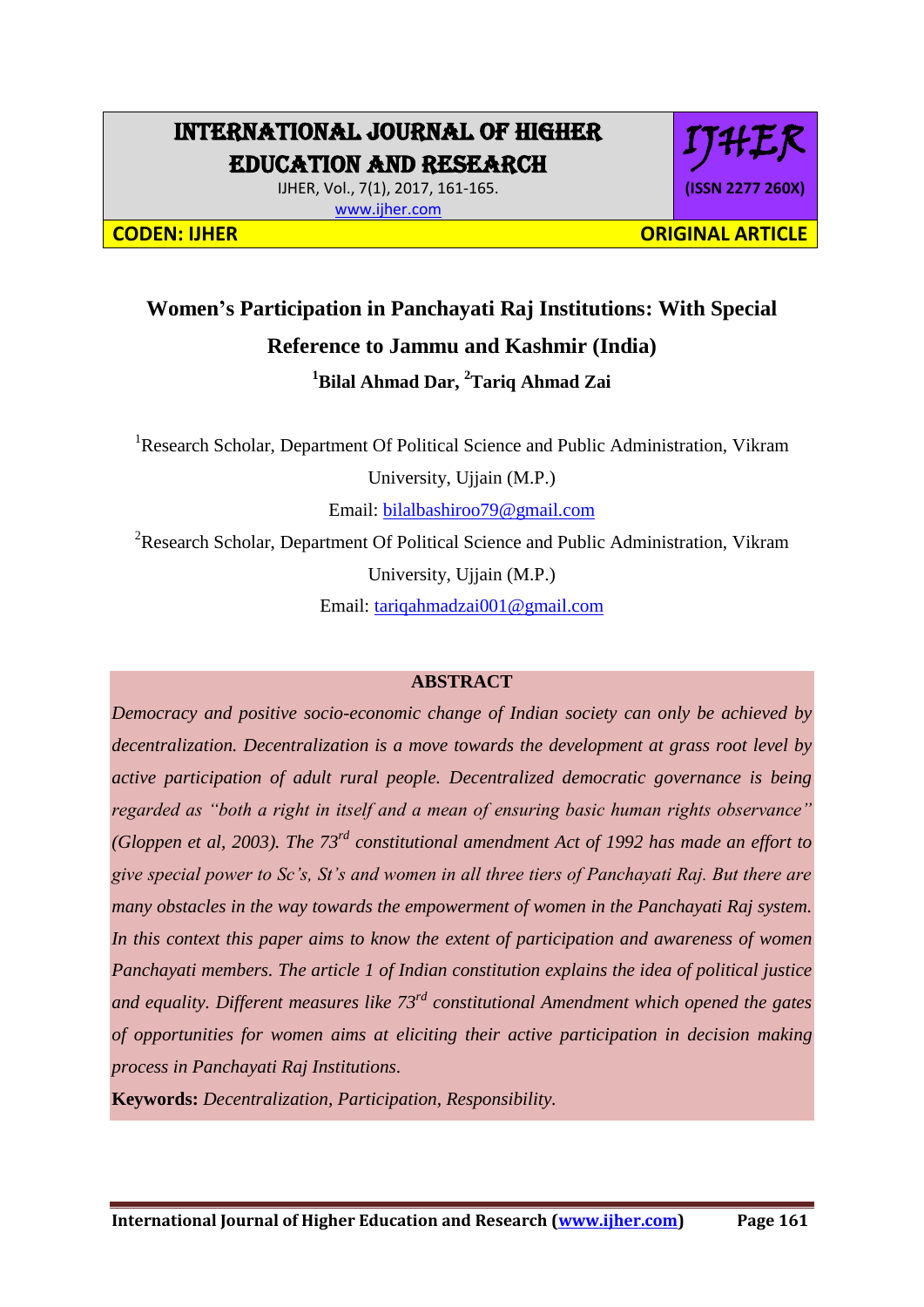#### **Citation of this article**

Dar, B.A. and Zai, T. A. (2017). Women's Participation In Panchayati Raj Institutions: With Special Reference To Jammu and Kashmir (India). *International Journal of Higher Education and Research,* 7(1), 161-165. [www.ijher.com](http://www.ijher.com/)

### **Introduction:**

The self-governing Institutions at local level are essential for national growth and participation of people in decision making. The Panchayati Raj Institutions enables the people to feel a sense of responsibility and to inculcate the values of democracy. Awaken political consciousness on the country side and to engender the democratic process in rural India. Women constitute half of the humanity and no nation or society can develop without its half population, if a nation needs to be developed they need to work unitedly and step forward. As per the 2011 census, Jammu and Kashmir has population of 12,541,302 of which male are 6,640,662 and female are 5,900,640. The woman is the main agent and target of development process.

## **Objective of the study:**

- $\triangleright$  To study about the empowerment of women through Panchayati Raj Institutions.
- $\triangleright$  To study about the 73<sup>rd</sup> constitutional amendment Act, 1993.
- $\triangleright$  To study about the participation and awareness of EWR's.

## **Women's participation and its importance.**

The question of women's representation in politics in all over the world began to assume importance since 1975 when UN declared 1975 as the 'International Women's Year'. This was followed by the UN's decade for Women (1976-1985) with the theme "Equality, Development and Peace". In India, the question of women's participation in decision-making process got the attention of the Committee for Status of Women in India (CSWI) in 1974. It was the status report by CSWI in India titled 'Towards Equality' (1974) which came as a shock to Indian women who realized that even after 27 Years of independence, not only were they performing the traditional roles expected of Them by men, but also had been characterized by illiteracy, poor health, marginalized Employment, violence and had no role in the decision-making process in any spheres of life (Singla 2007).Women representation in politics has dominated the Indian political discourse in recent years. The women's participation in Panchayati Raj Institutions may take many forms. It refers to all those activities which show women's involvement in process and administration, that is,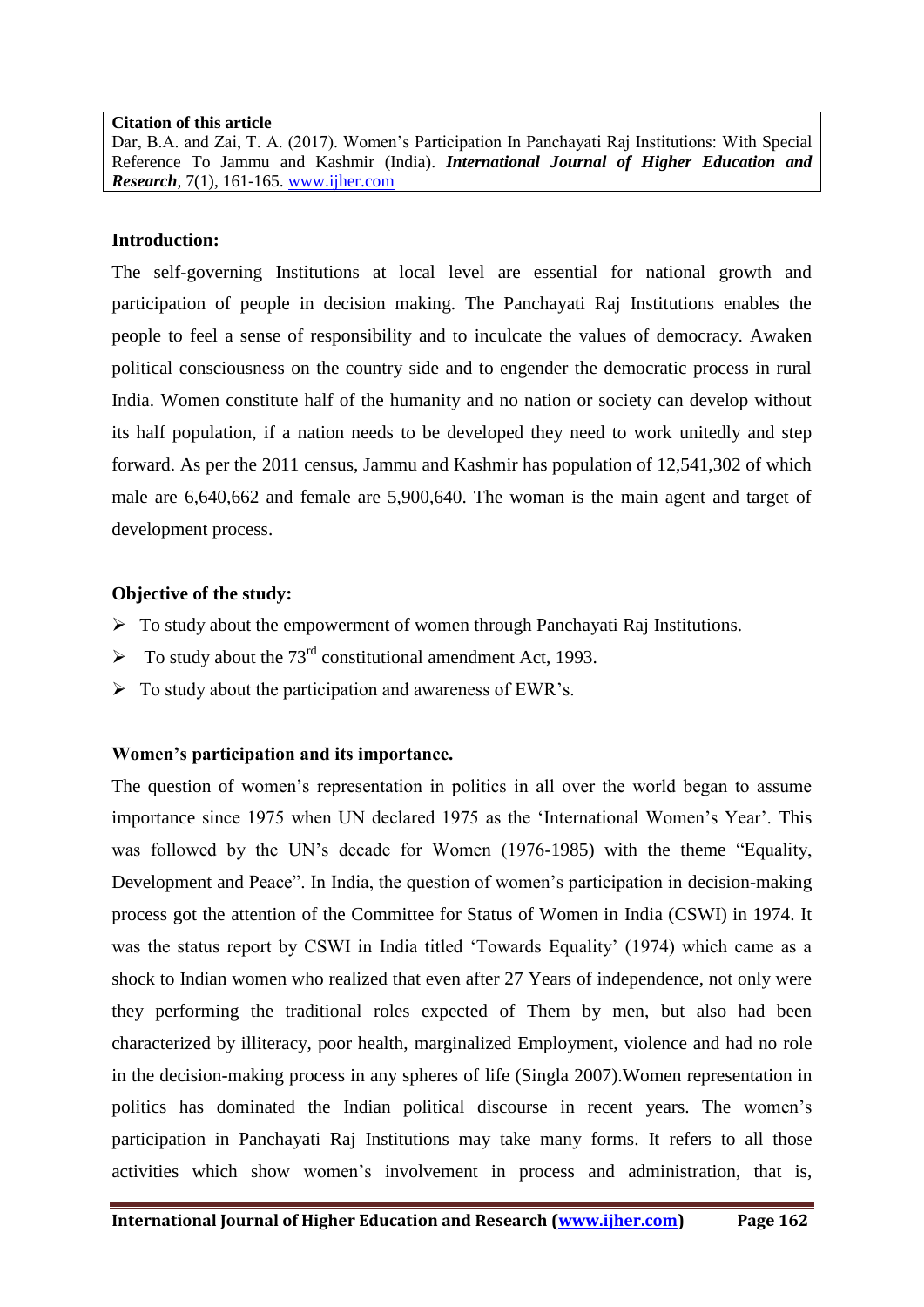participation in policy formulation, program planning, implementation and evaluation of policies and programs meant for development target groups.

In India Panchayats have been in existence since long. Weaker sections i.e., women and SCs/STs, however, have not been an integral part of this system before 73rd amendment. The Panchayati Raj Act, 1992-popularly known as 73rd amendment-was enacted in the country to revitalize the Panchayati Raj Institutions besides providing for reservation to women and SCs/STs. The provisions of 73rd amendment were not extended to the State owing to the special status of J&K under article 370. However, some of its provisions were incorporated, through amendments, in the State Act. Still these provisions do not bring the State Panchayat Act at par with the 73rd amendment. To promoting institutional participation the state plays an important role. Panchayati Raj Institutions and community development programs were introduced mainly for the women's participation in decision making. The women's exclusion is attributed to the rigid social structure, which has perpetuated discrimination against women. This is true in the case of women in Jammu and Kashmir as well. The gender dimension was brought into the local governance system and women were elected to the gross root level democracy in Jammu and Kashmir in 2011.

Women's participation in 2011 panchayati election was bold step towards the empowerment of women in Jammu and Kashmir. Out of 4128 sarpanch posts in the 22 districts of state, only 29 women managed to win the elections. According to the data compiled by the chief electoral officer of the state, there is no women sarpanch in 10 of the 22 districts as male candidates have won the elections for all the posts in these districts. Out of 10 districts in valley 8 districts do not have a single woman sarpanch. Surprisingly leh district of the state, where women are considered to be farmore assertive than their counter parts in other districts, has also failed to elect women sarpanches. The only district in Jammu division not to elect any women as sarpanch is kishtward. The remaining nine districts of Jammu region have representation of women as sarpanches, but the percentage of winners is negligible.

Women's participation in the panchayat elections started shaking up the political culture of state. Panches and sarpanches joined the fray and we found rural Kashmir undergoing a sort of renaissance. The empirical evidence also suggests that elected panches do not have sufficient education and understanding of working and functions of grass root level institutions. However, one can not underestimate the impact of women's participation in the panchayati Raj Institutions in politics, governance and delivery mechanism.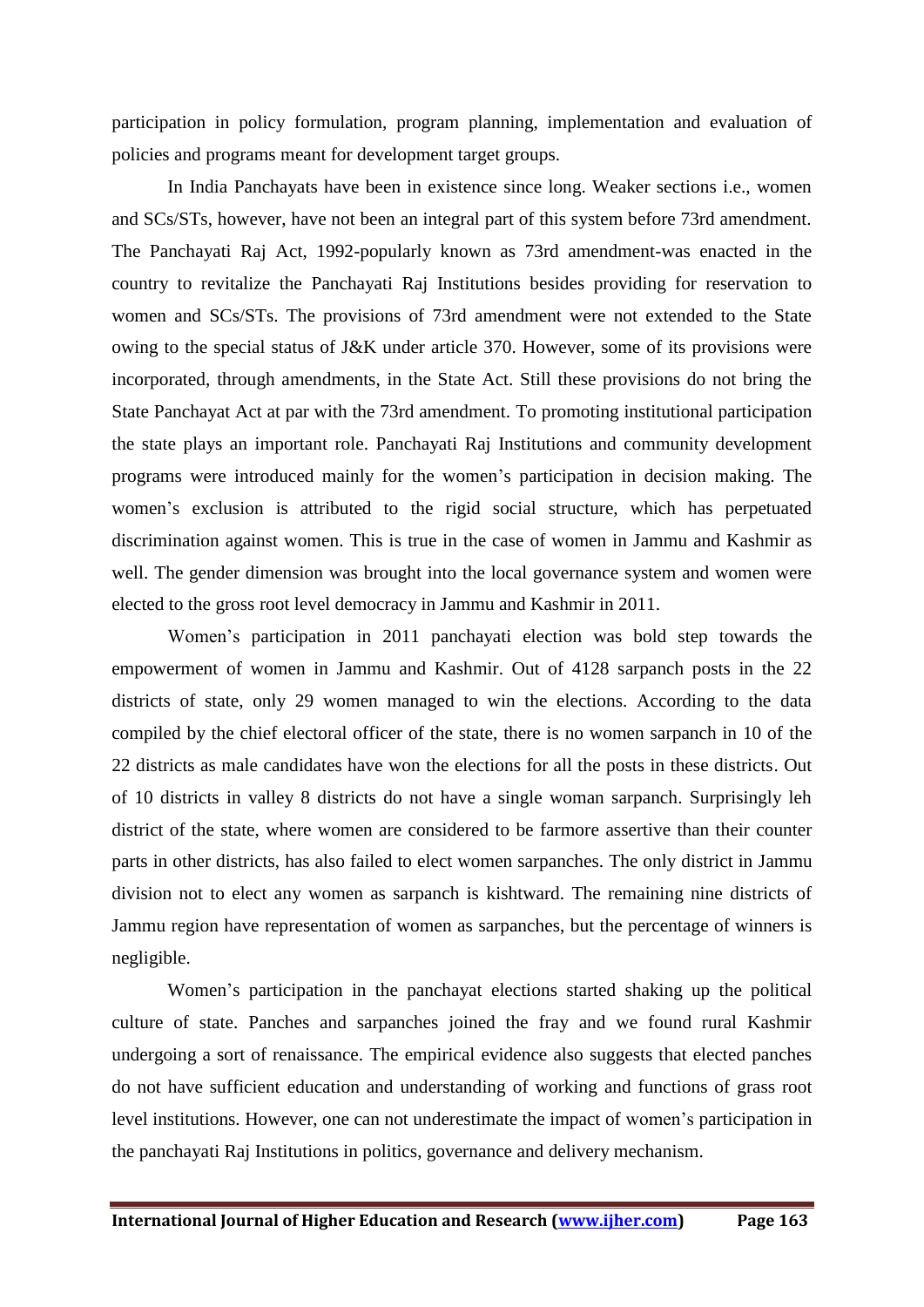#### **Criticism against women panchayat members**

Awareness about the prevailing political system is essential for the functioning of the members to enhance and facilitate their performance.

The participation of women in every developmental field whether government or private is increasing, but still there are many problems faced by women panchayat members like:-

1. In Panchayat meetings the elected women representatives are represented by their male related members. This is the main concern that elected women representatives are interfered in the official activities.

2. The awareness level of elected women representatives about different issues and process related to Panchayati Raj Institutions is very low.

3. The elected women representatives are controlled by their family members especially husband and other male members.

4. The representation of elected women is ineffective and insufficient due to responsibility at home, inexperience, etc.

5. Illiteracy is the main hurdle in women's participation. According to Gandhi, "if you educate a man you educate an individual, but if you educate a woman you educate an entire family".

#### **Conclusion:**

There are provisions for equal rights for all citizens irrespective of their social, economic and gender status in Indian constitution. But at the ground level the situation is different is different especially in case of women. It is right to say that the  $73<sup>rd</sup>$  constitutional amendment Act 1992 has opened the gates of opportunities for women, but goal of empowerment of women does not end here. The role of Panchayati Raj Institutions is the most significant in the empowerment of women. We have to first create a positive environment for women in social and economic sphere. We have to provide opportunities to women for equal participation in decision making at different levels. However, the goal of political empowerment of women does not end with their induction in Panchayati Raj Institutions, but after getting elected as a member, the real role begins then. The achievement of the goal of rural development depends on the efficiency of PRI's and PRI's efficiency depends upon its members. To conclude we can say that the co-ordination of various sections of society such as religious heads, political leaders should come forward and should appreciate that the women are equally as important segments of society as men.